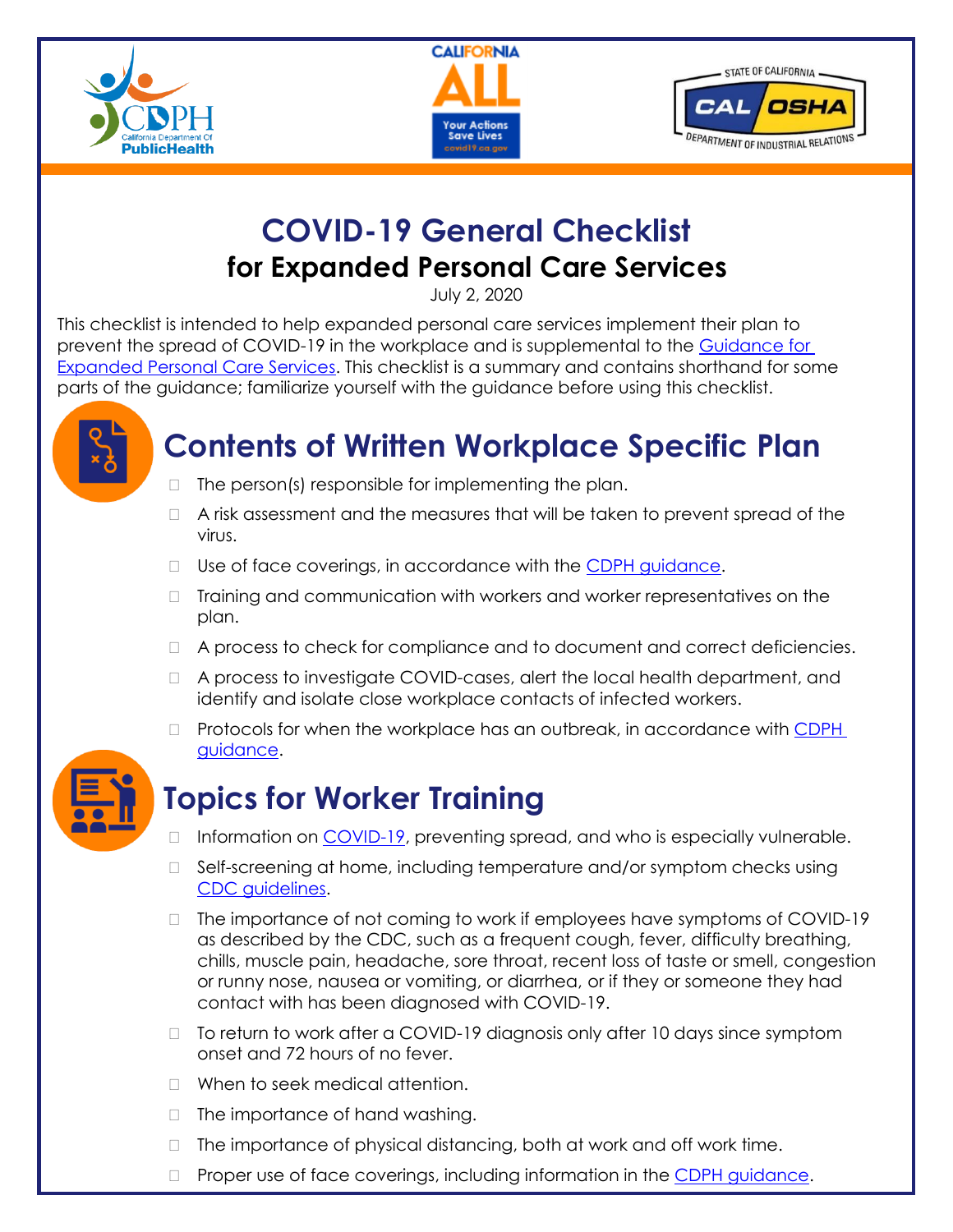- $\Box$  Information on paid leave benefits, including the Families First Coronavirus [Response Act](https://www.labor.ca.gov/coronavirus2019/#chart) and workers' compensation benefits under the Governor's [Executive Order N-62-20](https://www.labor.ca.gov/coronavirus2019/#chart) while that Order is in effect.
- $\Box$  Train independent contractors, temporary, or contract workers in these items and ensure they have necessary PPE.



### **Individual Control Measures & Screening**

- □ Symptom screenings and/or temperature checks.
- Encourage workers and customers who are sick or exhibiting symptoms of COVID-19 to stay home.
- □ Encourage frequent handwashing and use of hand sanitizer.
- □ Provide and ensure workers use all necessary PPE, including eye protection, gloves, and face shields where necessary.
- $\Box$  Provide disposable gloves to workers handling items contaminated by body fluids and as a supplement to frequent hand washing for other cleaning, tasks such as handling commonly touched items or conducting symptom screening. Also provide disposable gloves for services that require them.
- $\Box$  Contact customers before visits and ask if they or someone in their household has COVID-19 symptoms, and if so, reschedule.
- □ Screen customers on arrival and reschedule those who indicate signs of illness.
- $\Box$  Display guidelines for customers as a condition of entry, including to wear face coverings, use hand sanitizer, and maintain physical distancing. Also make the guidelines available digitally.

#### **Cleaning and Disinfecting Protocols**

- $\Box$  Coordinate with coworkers, fellow tenants, and booth renters to perform thorough cleaning in high traffic areas.
- $\Box$  Frequently disinfect commonly used surfaces.
- □ Use hospital grade products approved for use against COVID-19 on the [Environmental Protection Agency \(EPA\)-approved](https://www.epa.gov/pesticide-registration/list-n-disinfectants-use-against-sars-cov-2) list to clean and disinfect anything the client came in contact with. Train workers on chemical hazards, product instructions, ventilation requirements, Cal/OSHA requirements, and the CDPH [asthma-safer cleaning methods.](https://www.cdph.ca.gov/Programs/CCDPHP/DEODC/OHB/Pages/OHWMay2020.aspx)
- Use plastic or disposable coverings on porous surfaces, such as chair seats, and dispose of or clean after each customer.
- Disinfect all appliances at workstations and in treatment rooms properly between each customer. See guidance for details.
- Ensure all water systems are safe to use to minimize risk of Legionnaires' disease.
- □ Remove used linens, towels, and other draping after each treatment. Do not shake dirty laundry. Place used linens in closed containers for proper laundering.
- □ Clean floors using a vacuum with HEPA filter or other methods that do not disperse pathogens into the air.
- □ Consider having workers wear scrubs or change their clothes after each customer.

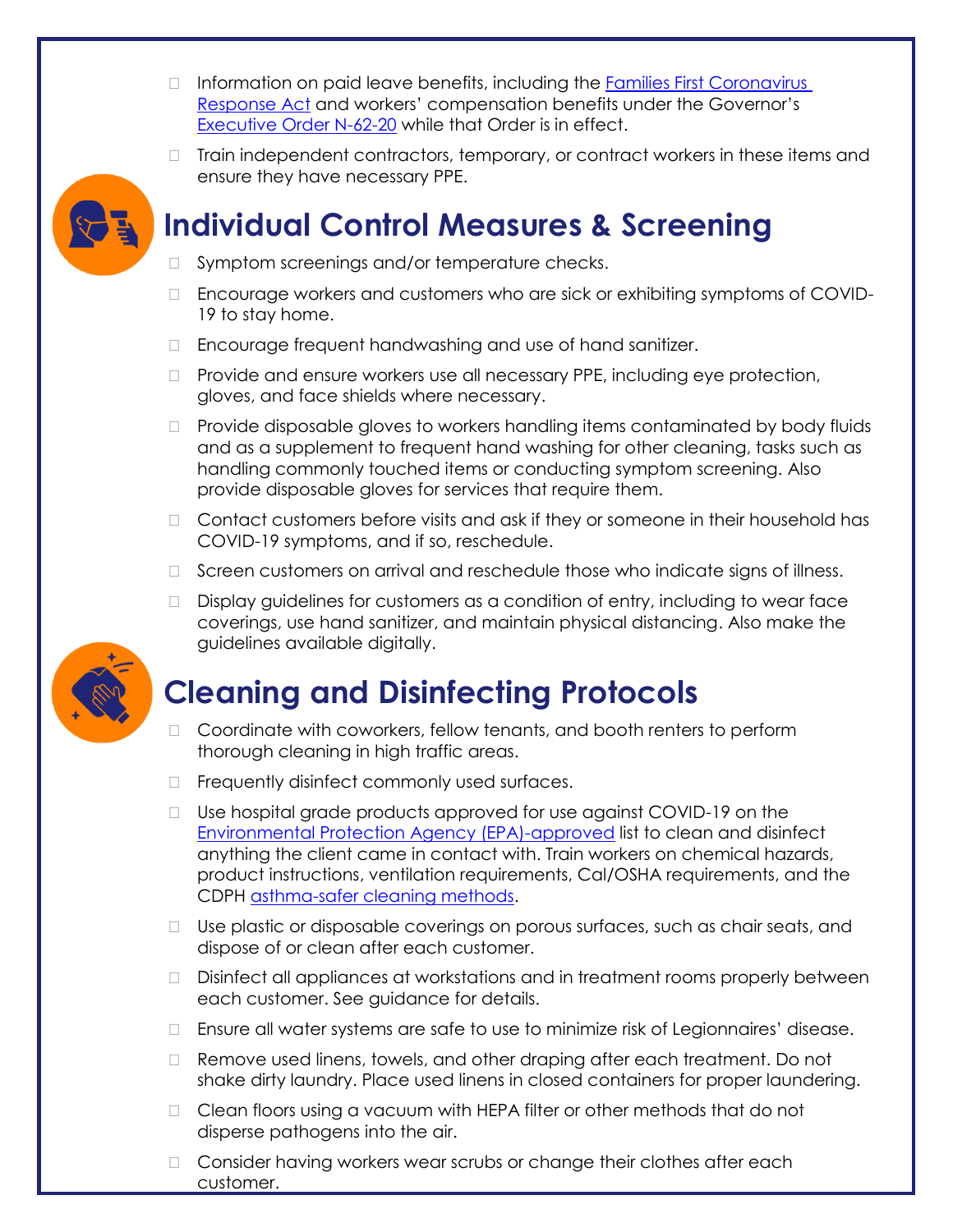- □ Remove amenities, such as magazines, from reception areas. Do not allow food or beverages to be at stations or in treatment rooms.
- □ Thoroughly clean any product display areas. Remove and discard any "test" products.
- $\Box$  Encourage use of credit cards and contactless payment, or have customers use exact cash or check.
- $\Box$  Install hands-free devices if possible, such as touchless faucets and paper towel dispensers.
- Equip reception areas and workstations with proper sanitation products, including hand sanitizer and sanitizing wipes and ensure availability.
- $\Box$  Ensure that sanitary facilities stay operational and stocked at all times.
- $\Box$  Provide time for workers to implement cleaning practices during shifts as part of the workers' job duties.
- Avoid sharing phones, tablets, laptops, pens, and other work supplies. Never share PPE.
- □ Consider upgrades to improve air filtration and ventilation.

# **Physical Distancing Guidelines**

- $\Box$  Implement measures to physically separate workers and customers by at least six feet using measures such as physical partitions or visual cues (e.g., floor markings, colored tape, or signs to indicate to where workers should stand).
- $\Box$  Use Plexiglas or other barriers where physical distancing cannot be maintained, including between work stations and reception desks.
- □ Stagger appointments and suspend walk-ins.
- $\Box$  Implement virtual check-in technology and have customers wait outside. Limit the number of customers in the reception area.
- $\Box$  Consider offering workers who request modified duties options that minimize their contact with customers and other employees.
- Avoid handshakes, hugs, or similar greetings that break physical distance.
- □ Close or limit access to breakrooms, use barriers, or spread out tables/chairs. Where possible, create outdoor break areas with shade and seating arrangements that ensure physical distancing.
- $\Box$  Adjust any staff meetings to ensure physical distancing and use phone or webinars if possible.

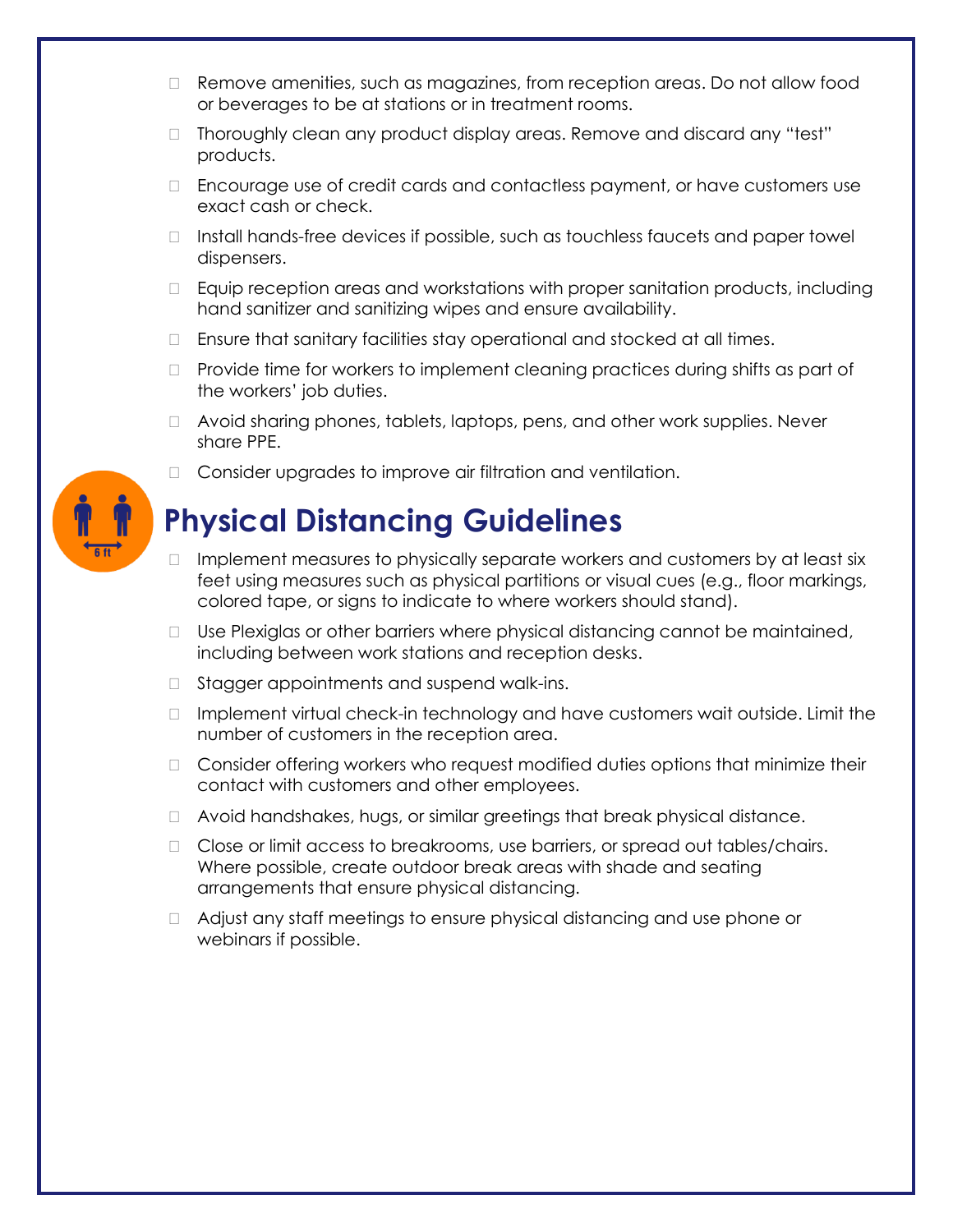### **Additional Considerations for Esthetic, Skin Care, and Cosmetology Services**

- □ Require clients to wear face coverings for treatments to other areas, if they are able per the **CDPH** guidance.
- □ Wear disposable gloves throughout the entire esthetic service and while cleaning and disinfecting implements and surfaces afterwards.
- □ Remove gloves and wash hands before leaving the treatment room. Use a previously readied disposable barrier to open and close the treatment room door when leaving the room.
- Dispose of single-use applicators immediately after use in a lined, lidded trash bin.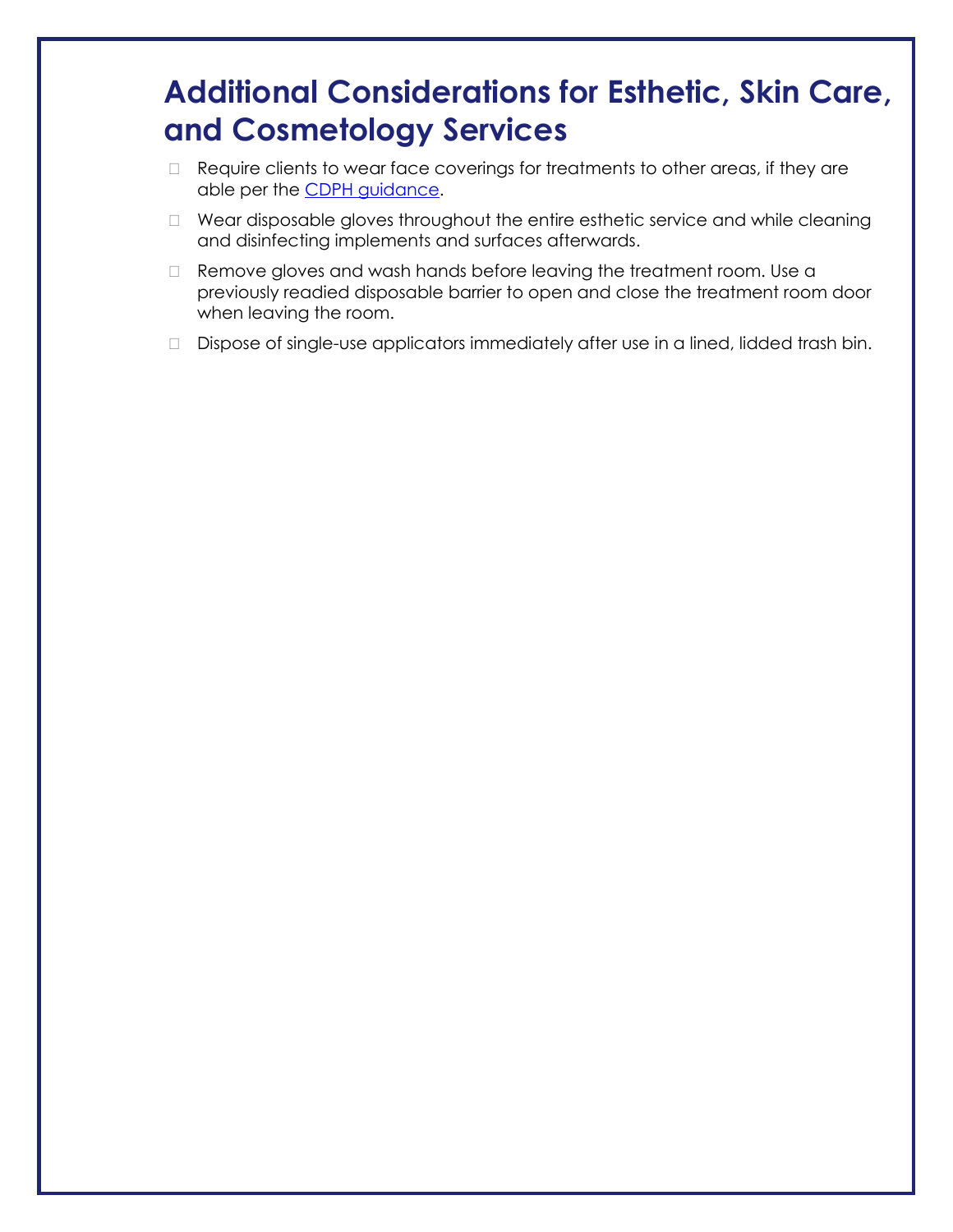#### **Additional Considerations for Electrology Services**

- □ Electrologists must use disposable gloves during the entire treatment. They should wear a face shield and face covering when providing treatment on facial or neck areas that do not enable the client to wear a face covering.
- $\Box$  Require clients to wear face coverings for treatments to other areas, if they are able per the [CDPH guidance.](https://www.cdph.ca.gov/Programs/CID/DCDC/CDPH%20Document%20Library/COVID-19/Guidance-for-Face-Coverings_06-18-2020.pdf)
- □ Clean and sterilize tweezers, rollers, and needle holder caps between each client.
- $\Box$  If possible, use disposable probes that do not require a probe tip or cap. Otherwise, clean and disinfect the removable tip or cap of the epilator needle/probe holder after each client.
- Needles used for electrolysis must be single-use, disposable, pre-packaged, and sterile and disposed of in an approved sharps container immediately after use. Sharps containers must be discarded in accordance with biomedical waste regulation.
- □ Clean and disinfect ultrasonic cleaning units, forceps, and all containers, including their removable parts, between each client.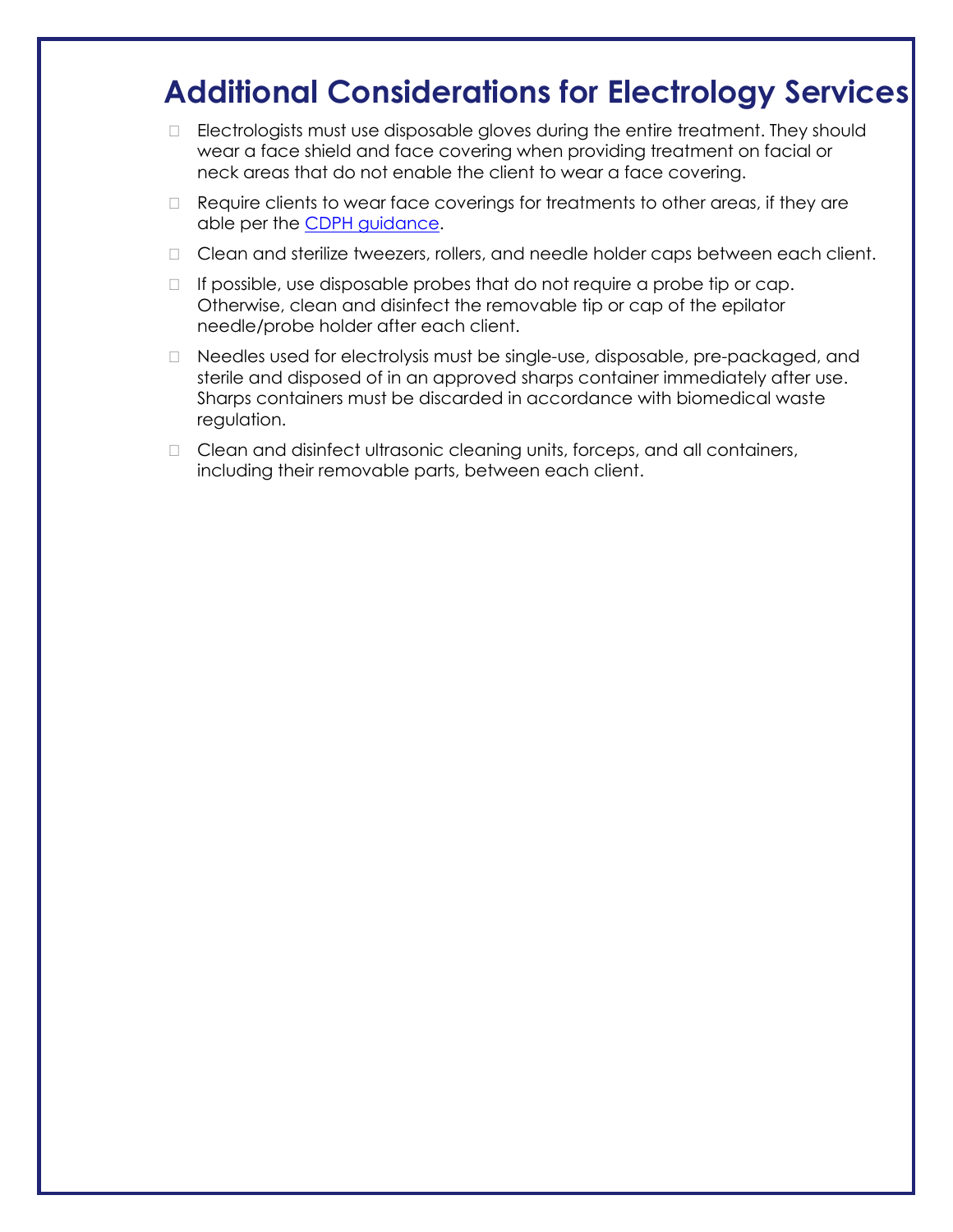#### **Additional Considerations for Nail Services**

- Ask clients to wash their hands before providing nail services.
- □ Workers must wear face coverings at all times, or a respirator where required due to exposures above the permissible limits established in title 8 [section 5155.](https://www.dir.ca.gov/Title8/5155table_ac1.html)
- $\Box$  Wear disposable gloves throughout the entire service and while cleaning and disinfecting implements and surfaces after each client.
- Disinfect pedicure bowls and foot spas properly with EPA-registered liquid disinfectant that is labeled as a bactericide, fungicide and virucide. Clean and disinfect after each client even if a disposable plastic liner is used.
- Use disposable supplies whenever possible. Fully disinfect any non-disposable supplies according to the California Board of Barbering and Cosmetology guidelines.
- □ Dispose of single-use items immediately after use in a lined, lidded trash can.
- Remove nail polish displays. Use a color palette instead and clean and disinfect after each client use.
- $\Box$  Consider installing a plastic partition between the worker and client with cut-outs for hands or feet, if feasible.
- $\Box$  Allow only one manicurist to work at each station and do not allow clients to get multiple services at the same time, such as a manicure and pedicure.
- $\Box$  If fans are used, minimize air from blowing directly from one person toward another. If removing fans, be aware of possible heat hazards and mitigate them.
- □ Consider upgrading existing ventilation to include locally exhausted nail tables.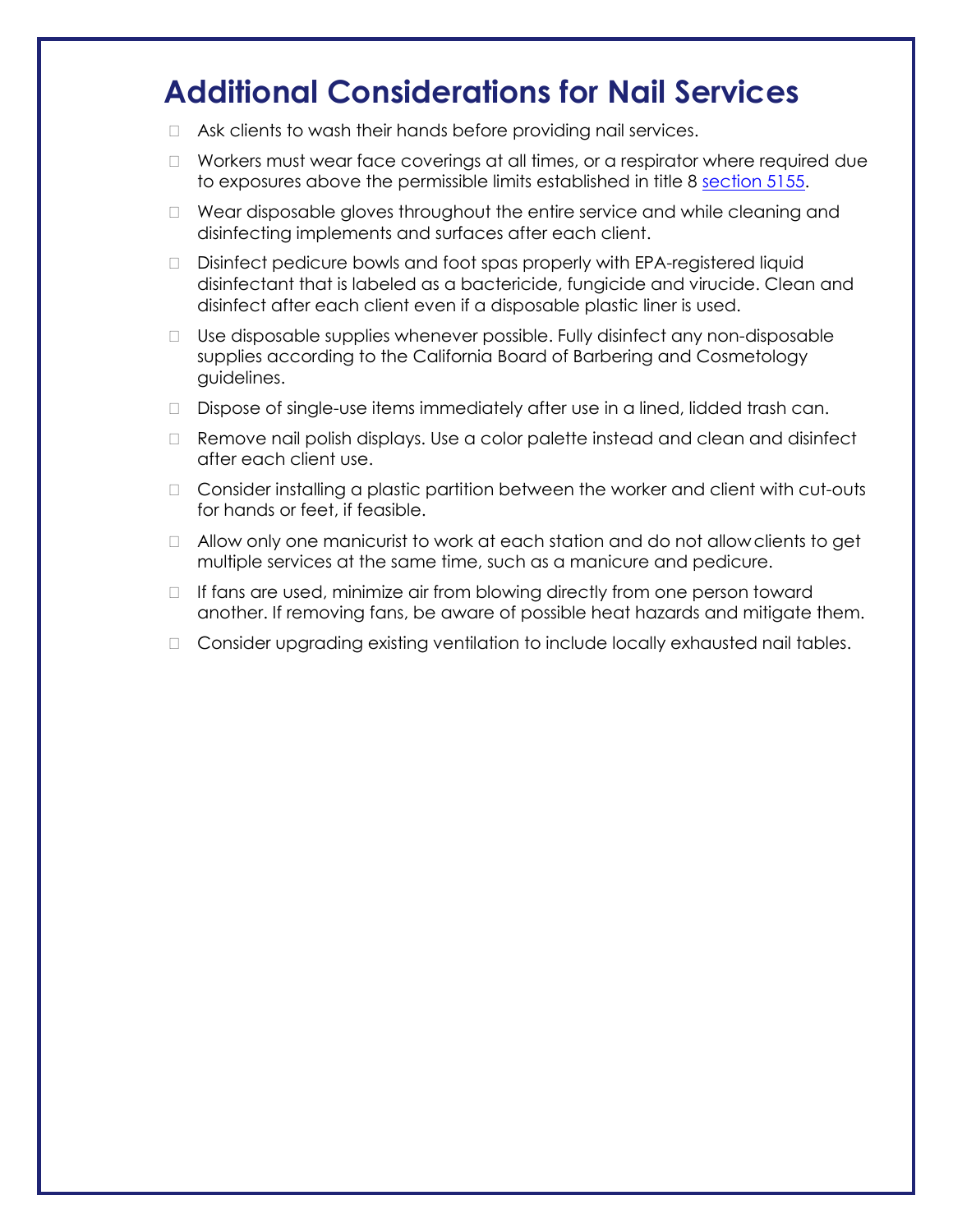### **Additional Considerations for Body Art Professionals, Tattoo Parlors, and Piercing Shops**

- D Wear disposable gloves throughout the entire service and while cleaning and disinfecting implements and surfaces after each client.
- □ Wash hands thoroughly with soap and water or use hand sanitizer immediately before putting on and after removing gloves.
- □ Suspend piercing and tattooing services for the mouth/nose area.
- □ Arrange chairs to ensure at least six feet of space between customers. Use divider shields or other impermeable barriers where appropriate.
- $\Box$  Provide tattooing or piercing services to only one customer at a time.